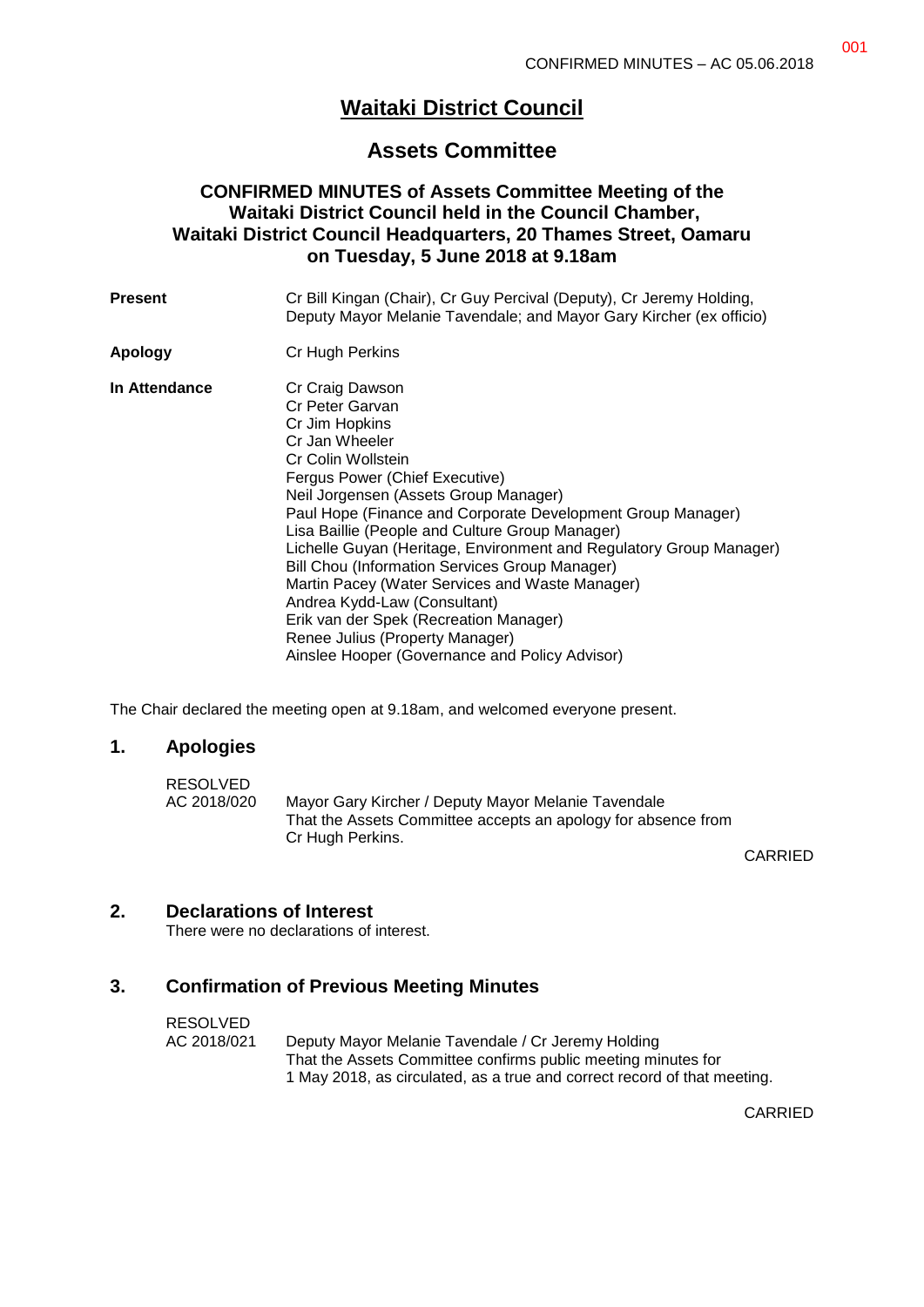#### **4. Draft Waste Management and Minimisation Plan 2018-24 – Summary of submissions and resulting proposals for final plan**

The report, as circulated, sought to make recommendations to the Committee for referral to Council on the content of the final Waste Management and Minimisation Plan 2018-24 following consideration of public submissions.

Group Manager Neil Jorgensen and Water Services and Waste Manager Martin Pacey spoke to the report and answered questions from Councillors.

There was brief discussion on recommendation 19 (to not include the term 'zero waste' in the WMMP's vision, goals or objectives. Several Councillors commented that there was a lot in the Plan to encourage people towards that goal (eg provision of recycling initiatives), and accordingly a change to the wording of recommendation 19 could be to "recognise the steps in the plan to aspire towards the goal of zero waste'.

It was also suggested that "additional user charges collected" be used as a funding source for options about the Palmerston Landfill.

RESOLVED<br>AC 2018/022 Mayor Gary Kircher / Deputy Mayor Melanie Tavendale: The Assets Committee recommends: That Council: 1. Notes the public submissions received on the Draft Waste Management and Minimisation Plan 2018-24 (WMMP) included as Appendix 1 of this report. 2. Notes the officer comments included in Appendix 1 of this report. 3. Confirms its proposal in the Draft WMMP to increase charges for rubbish disposal at the Rural Resource Recovery Parks to  $$120$  per m<sup>3</sup>. 4. Confirms its proposal in the Draft WMMP to increase charges for green waste disposal at the Rural Resource Recovery Parks to \$50 per  $m<sup>3</sup>$  and that the chipped green waste is available for use by the community free of charge. 5. Confirms its proposal in the Draft WMMP to investigate ways of maximising use of capacity and increasing revenue at Palmerston Landfill, with the intention of closing it earlier than 2027. 6. Confirms its proposal in the Draft WMMP to remove the contents of the Hampden Closed Landfill for transfer to the Palmerston Landfill if further investigation confirms this is the most cost-effective option and the required consents can be obtained.

- 7. Amends its proposed budget in the Draft WMMP to \$21k per annum from Ministry for the Environment (MfE) levy funding to engage an education resource/s and to implement waste minimisation initiatives, and increases the total to \$31k per annum by an additional \$10k per annum funded from rates.
- 8. Confirms its proposal in the Draft WMMP to continue its current financial support for WRRT and considers additional support on a case-by-case basis.
- 9. Confirms its proposal in the Draft WMMP to provide Waitaki Resource Recovery Trust (WRRT) with MfE levy funding to distribute to other community providers, subject to specific criteria and conditions, and increases the proposed funding from \$25k to \$30k per annum.
- 10. Confirms its proposal in the Draft WMMP to continue providing the township recycling bins, to review how these are operating in order to make the service more consistent across the centres, and to consider providing them in other townships, if appropriate.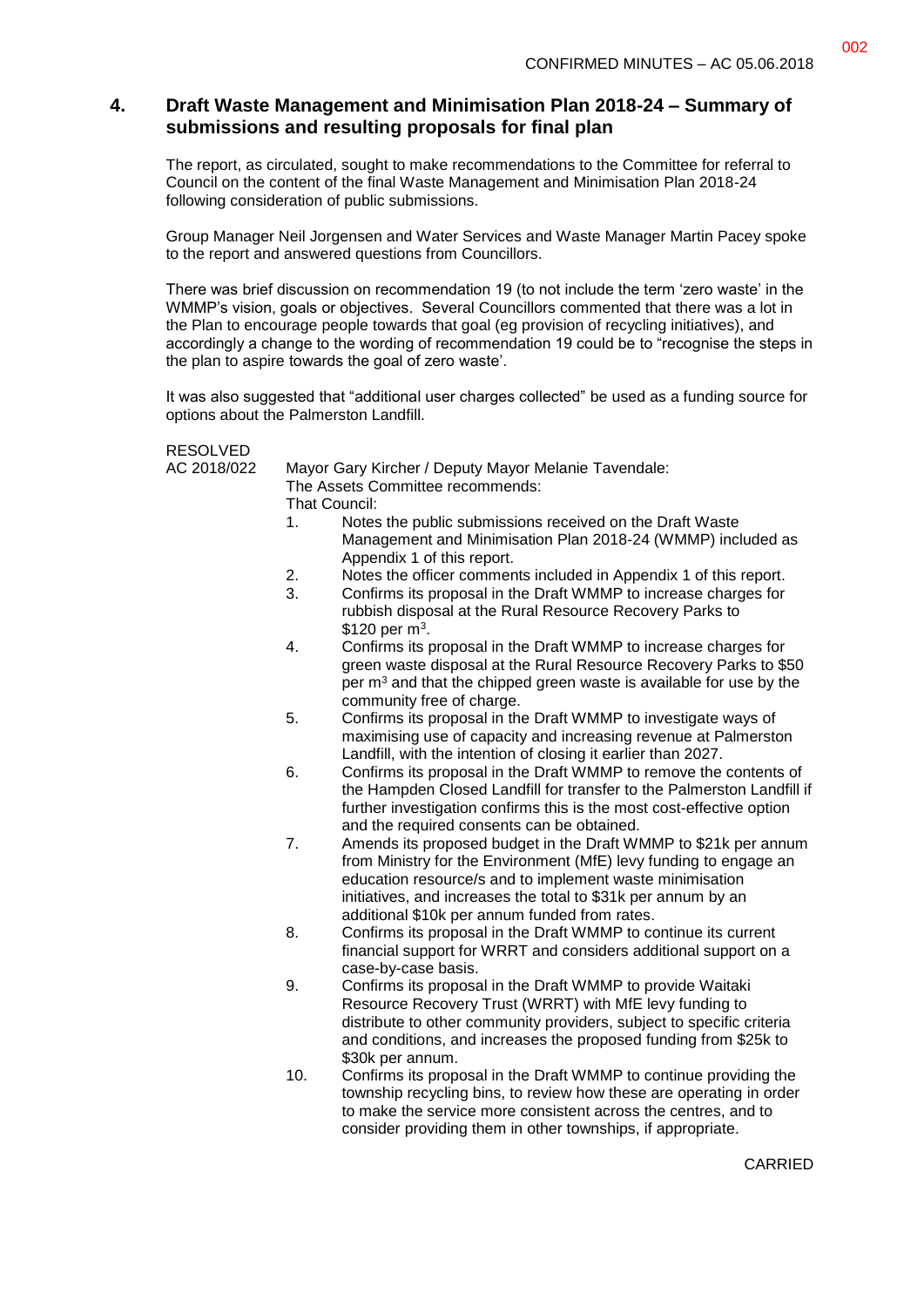| <b>RESOLVED</b> |                                                                                         |                                                                                                                                                                                                                                                                                                                                                                                                                                                                                                                                                                                                         |  |  |
|-----------------|-----------------------------------------------------------------------------------------|---------------------------------------------------------------------------------------------------------------------------------------------------------------------------------------------------------------------------------------------------------------------------------------------------------------------------------------------------------------------------------------------------------------------------------------------------------------------------------------------------------------------------------------------------------------------------------------------------------|--|--|
| AC 2018/023     | Mayor Gary Kircher / Deputy Mayor Melanie Tavendale<br>The Assets Committee recommends: |                                                                                                                                                                                                                                                                                                                                                                                                                                                                                                                                                                                                         |  |  |
|                 | That Council:                                                                           |                                                                                                                                                                                                                                                                                                                                                                                                                                                                                                                                                                                                         |  |  |
|                 | 11.                                                                                     | Confirms its proposal in the Draft WMMP to continue collaborating<br>with WRRT to develop a phased programme for replacing existing<br>litter bins in key public locations around the district with bins that<br>provide for a combination of waste disposal and recycling.                                                                                                                                                                                                                                                                                                                             |  |  |
|                 | 12.                                                                                     | Confirms its proposal in the Draft WMMP to continue collaborating<br>with the WRRT and Waste Management NZ Ltd in accordance with<br>the current Memorandum of Understanding (MoU) while also<br>seeking opportunities for collaboration and service provision through<br>other organisations or agencies in accordance with the Local<br>Government Act (LGA) and as appropriate under the MoU. Council<br>will also pursue opportunities for collaboration and shared services<br>with other local authorities through the Otago Regional Solid Waste<br>Section 17A Review Group, where appropriate. |  |  |
|                 | 13.                                                                                     | Confirms its proposal in the Draft WMMP to:                                                                                                                                                                                                                                                                                                                                                                                                                                                                                                                                                             |  |  |
|                 |                                                                                         | continue to leave kerbside collection of residual waste,                                                                                                                                                                                                                                                                                                                                                                                                                                                                                                                                                |  |  |
|                 |                                                                                         | recycling and green waste to the private market, and<br>more proactively inform and educate the community on                                                                                                                                                                                                                                                                                                                                                                                                                                                                                            |  |  |
|                 |                                                                                         | options for kerbside collection during the first year of the plan,<br>and                                                                                                                                                                                                                                                                                                                                                                                                                                                                                                                               |  |  |
|                 | 14.                                                                                     | undertake a community survey on kerbside collection.<br>Notes that, before proceeding with this survey, officers will bring a<br>report to Council to review and confirm the scope of the survey                                                                                                                                                                                                                                                                                                                                                                                                        |  |  |
|                 | 15.                                                                                     | questions and content.<br>Confirms its proposal in the Draft WMMP to amend the Solid Waste<br>Bylaw in 2018/19 following adoption of the WMMP.                                                                                                                                                                                                                                                                                                                                                                                                                                                          |  |  |
|                 |                                                                                         | <b>CARRIED</b>                                                                                                                                                                                                                                                                                                                                                                                                                                                                                                                                                                                          |  |  |
| <b>RESOLVED</b> |                                                                                         |                                                                                                                                                                                                                                                                                                                                                                                                                                                                                                                                                                                                         |  |  |
| AC 2018/024     | 16.                                                                                     | Mayor Gary Kircher / Deputy Mayor Melanie Tavendale<br>Retains current opening hours at the Rural Recovery Parks, with                                                                                                                                                                                                                                                                                                                                                                                                                                                                                  |  |  |
|                 |                                                                                         | flexibility around how these are configured.                                                                                                                                                                                                                                                                                                                                                                                                                                                                                                                                                            |  |  |
|                 | 17.                                                                                     | Investigates options for a 24-hour recycling drop-off in Omarama<br>and trials a preferred option in consultation with the Ahuriri                                                                                                                                                                                                                                                                                                                                                                                                                                                                      |  |  |
|                 |                                                                                         | Community Board at an estimated cost of \$5k, to be funded through<br>revenue from increased refuse disposal charges at the rural                                                                                                                                                                                                                                                                                                                                                                                                                                                                       |  |  |
|                 | 18.                                                                                     | recovery parks.<br>Increases the number of litter bin servicing collections (Waihemo,<br>Ahuriri and Oamaru), to be funded from the individual ward                                                                                                                                                                                                                                                                                                                                                                                                                                                     |  |  |
|                 |                                                                                         | accounts.                                                                                                                                                                                                                                                                                                                                                                                                                                                                                                                                                                                               |  |  |
|                 | 19.                                                                                     | Does not include the term 'zero waste' in its WMMP vision, goals or<br>objectives but recognises that the steps in the plan will lead us<br>towards the goal of 'zero waste'.                                                                                                                                                                                                                                                                                                                                                                                                                           |  |  |
|                 | 20.                                                                                     | Proceeds with all other matters included in the Draft WMMP,                                                                                                                                                                                                                                                                                                                                                                                                                                                                                                                                             |  |  |
|                 | 21.                                                                                     | including the proposed Action Plan.<br>Notes and agrees the proposed WMMP funding included in<br>Appendix 2 of this report.                                                                                                                                                                                                                                                                                                                                                                                                                                                                             |  |  |
|                 |                                                                                         | <b>CARRIED</b>                                                                                                                                                                                                                                                                                                                                                                                                                                                                                                                                                                                          |  |  |

It was NOTED for the record that the additional words in Recommendation 19 (*as italicised in Resolution AC 2018/024 above*) incorporated some sense of aspiration towards the 'zero waste' goal as raised in several submissions and discussed earlier in this agenda item. It was also suggested that this demonstrated leadership on the part of Council to move in the direction of a 'zero waste' goal.